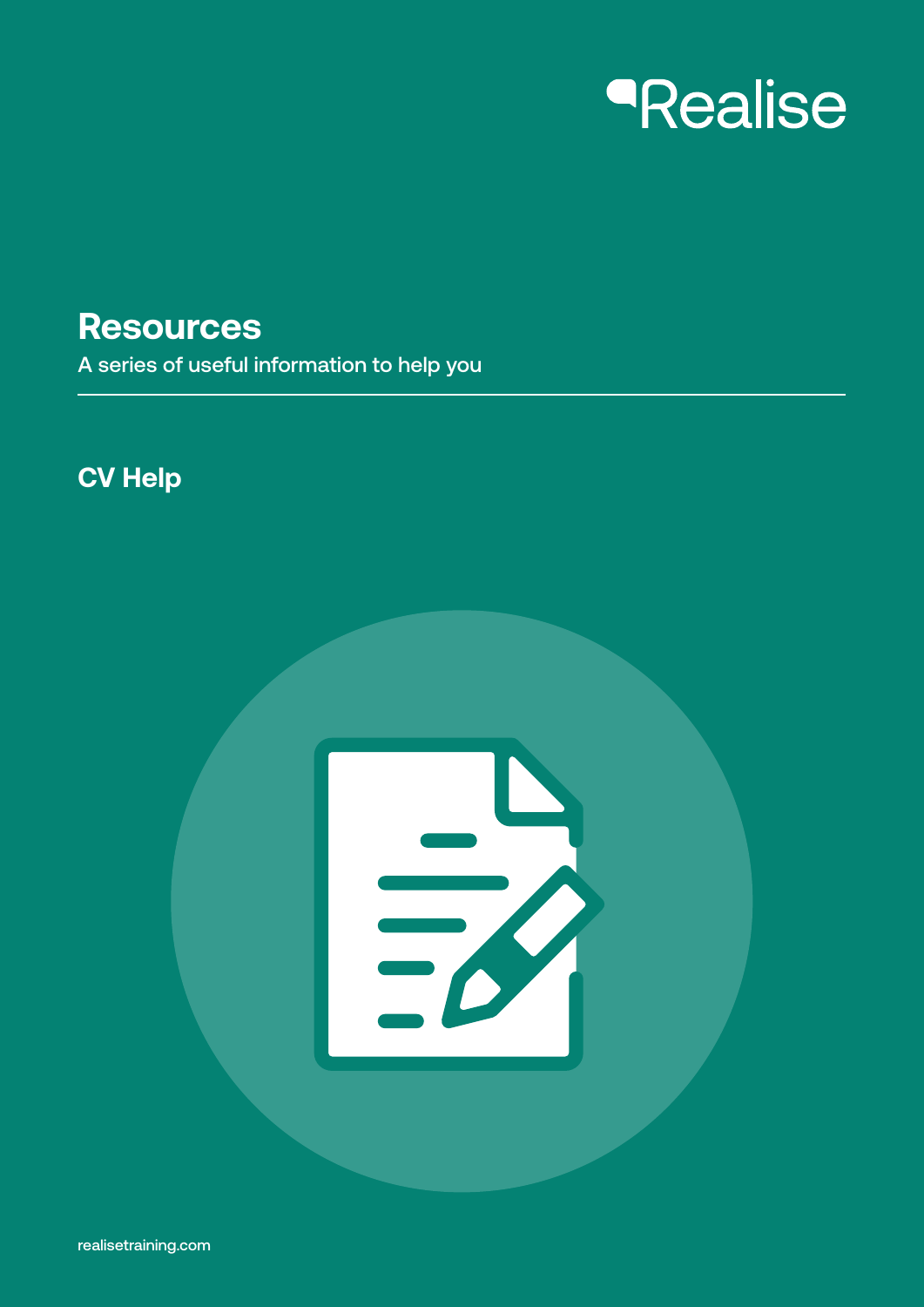#### Your CV should:

- Be neat, typed if possible and to the best standard you can achieve in content and layout
- Be short, two sides of a sheet of A4 paper is normally enough
- Be positive, it should emphasise your achievements, strengths and successes
- Make a good impression. This means presenting the facts about you in a positive way
- Keep it simple. Use a clear font, like Arial
- Write in plain English to get your message across

#### How to use your CV

- Send your CV with a covering letter or email asking companies if they have any current or future vacancies
- Use your CV to help you remember all the dates and information you need each time you need to fill in an application form
- When applying for jobs by phone it can help if you are asked to give more information about previous jobs

#### What to include:

You should present your CV clearly and keep it simple. There is an example CV on the back page but you should always include:

- Your name
- Your address
- Your phone number
- Your email address
- Your career history

Put your most recent job first and include dates. Employers will be more interested in what you have done recently. Include the skills and experience you have gained across those jobs.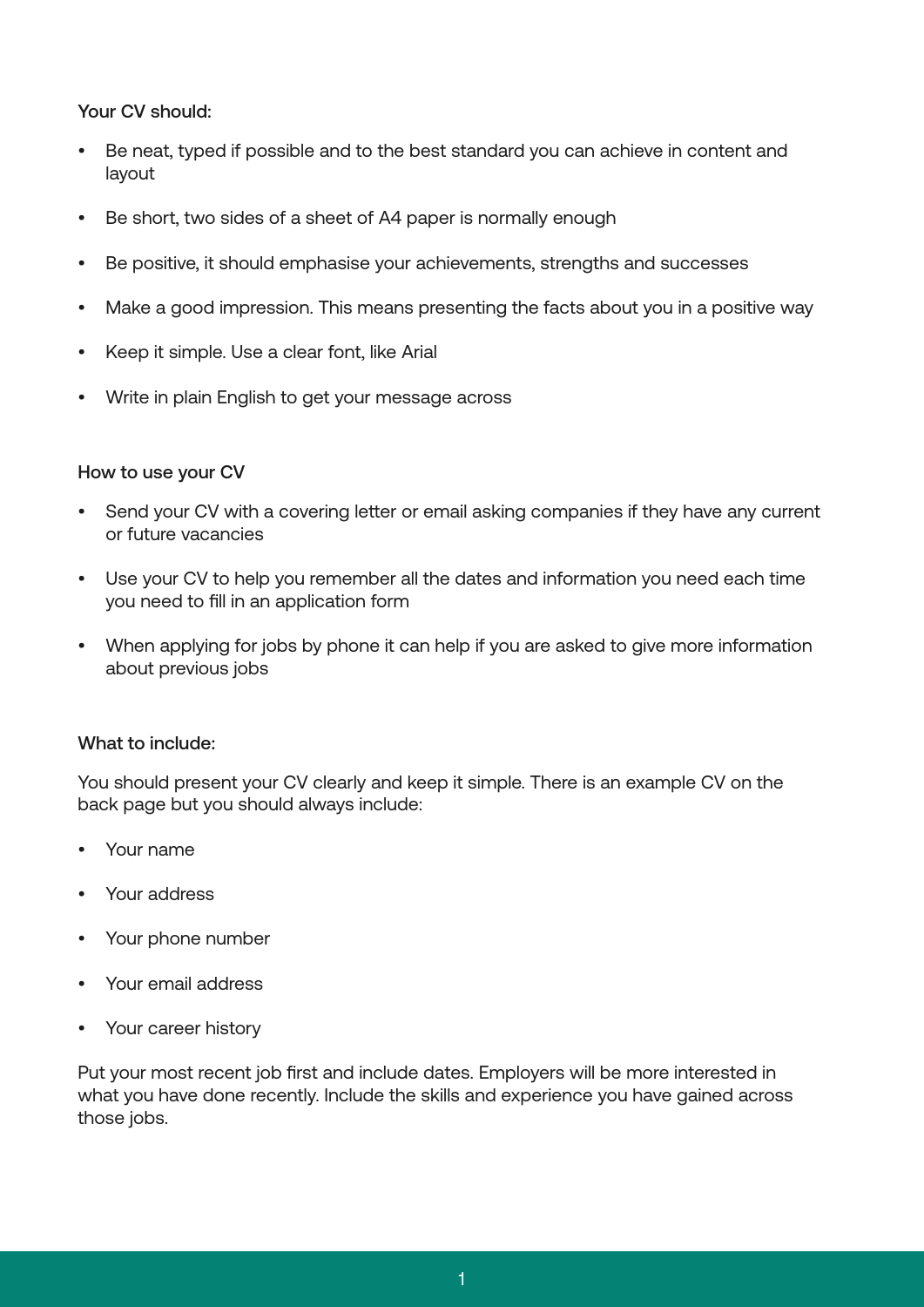#### CV no-no's:

- Avoid 'hard to read' fonts
- Wrong contact details
- Poor spelling and grammar

#### **Other information to include:**

#### A personal profile:

- This is a short statement at the beginning of your CV to promote yourself as well as your specific skills, experience and personal qualities
- Make sure the statement is tailored to fit the requirements of each job that you apply for, so that you make it clear to the employer that you're right for the job
- You can follow your profile with a list of two or three achievements that are relevant to the job, such as health and safety certificates or courses you have completed

#### Key skills:

Include any relevant work experience or anything you have done whilst you have been taking part in your hobbies and interests. Promote your good qualities and skills.

#### Work history and experience:

Start with your most recent job and work backwards. It might be helpful to go through this with someone on a separate sheet of paper first, as things might come back to you as you talk and write. Make sure you don't leave any gaps in your employment dates. If there have been periods of time when you haven't had a job then say what you were doing, whether you were unemployed or doing voluntary work.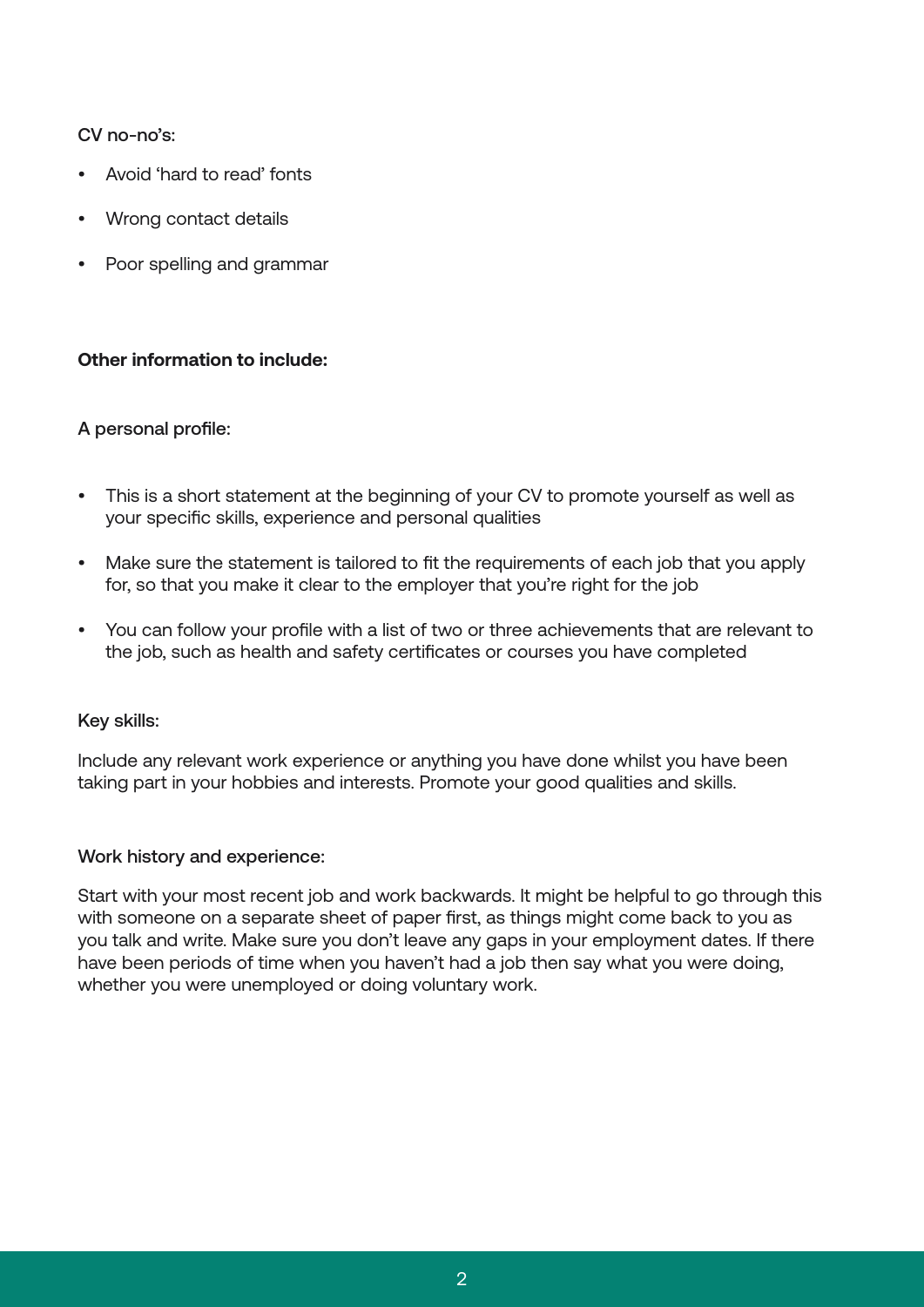#### Education and qualifications:

Include any qualifications and training from your school or college or any other training you might have done in a previous job putting the most recent first.

#### Achievements:

Mention things you did well in your past jobs which could be relevant to the job you are applying for.

#### Hobbies and interests:

You could include some of your personal interests if you think they are relevant to the job you are applying for.

#### References:

It is a good idea to put down two references here. The rule is generally to include your most recent employer but for this one you could include your tutor or assessor and another could be your manager during a period of work experience. You can also include a friend or a relative who has known you for some time and is able to give a good, honest character reference. Make sure you ask their permission before you include their details.

#### Don't forget to:

- Keep the employer's need in mind. Every employer will have their own needs and requirements, so make sure that your CV matches up with the skills and experience they're actually looking for
- Make sure all dates match up and everything is spelt correctly. Give your CV to someone to read through as it's vital there are no mistakes - this is one of the main reasons CV's are rejected
- Finally, look at the CV before you send it off. It might be that you need to make some small changes to make it more specific to the job you're applying for

#### Make sure it doesn't end up in the bin:

- Check the spelling
- Keep it concise
- Get a second opinion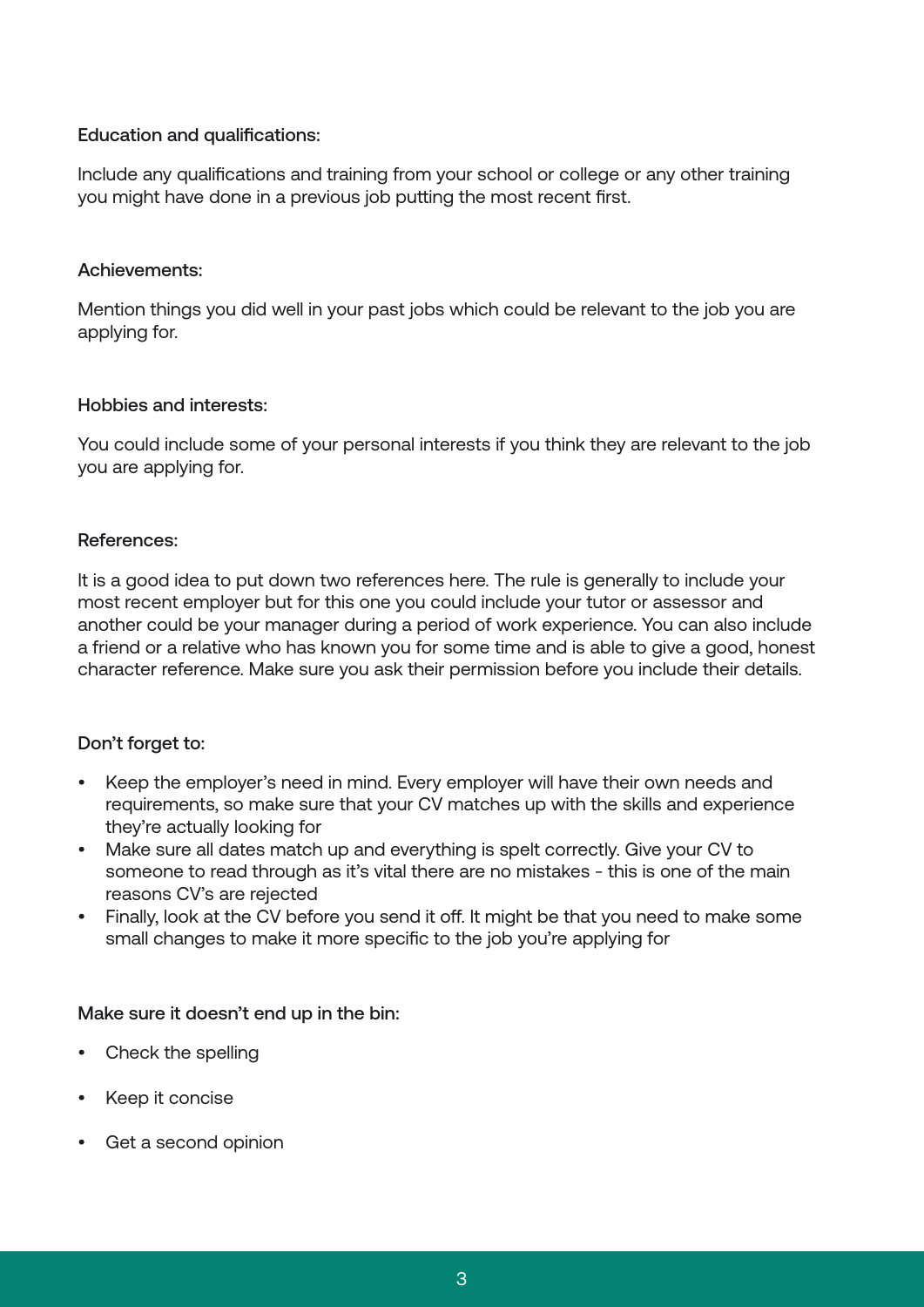#### Top tips:

- Make your name stand out on the CV by using large font and bold text. It is easier to spot on a desk full of CV's
- Make sure your mobile is switched on for when employers need to contact you but also make sure the answer message is suitable
- Create a sensible email address to use for job applications and any other careerrelated enquirers
- In your covering letter, tell the employer who you are and why they should interview you. Keep it relevant, interesting and brief
- Add additional information if necessary, for example:
	- Where you are now (School/College)
	- You career path ambitions
	- Facts about yourself, relevant to what the employer is looking for
	- What you want to achieve with the employer (Apprenticeship or work experience)
	- Keep to a maximum of six lines
	- Research the job specification and highlight relevant important key skills
- Also include work experience organised by school. Start with the latest first and work backwards. Bold out the first line for impact
- Don't be shy about adding achievements, especially if you have little or no work history
- Start with the latest and work backwards. Include any pending exam grades
- Highlighting hobbies and interests helps the employer understand you as a person and provide questions for the interview